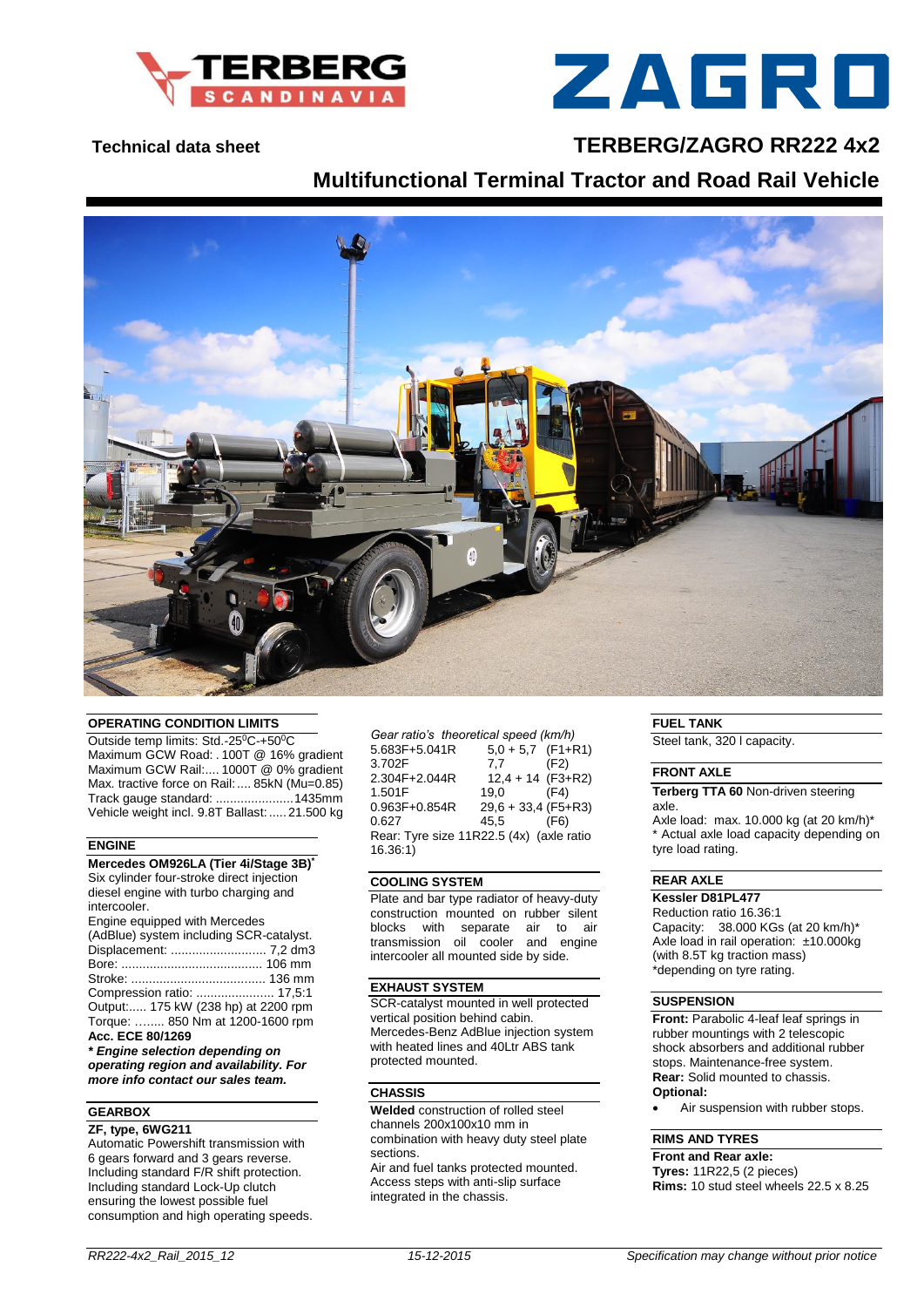#### **STEERING SYSTEM**

Fully hydrostatic orbitrol steering system with priority valve and double acting steering cylinder. Emergency steering property. Maximum steering pressure 175 bar<br>Steering wheel diameter 350 mm Steering wheel diameter Steering lock angle 48°<br>Turning circle over front plate 14,3 m Turning circle over front plate Automatic-hydraulic steering wheel locking while rail operation.

#### **TRACTOR BRAKE SYSTEM**

Dual-circuit compressed-air brake system for front and rear axles. Front axle: S-cam brake system. Rear axles: high capacity simplex wedge brake system.

Automatic slack adjusters front and rear. Air reservoirs:  $2 \times 40$  l + 1x 30 l. 2-cylinder air compressor 900ltr/min. Double cartridge Air dryer with integrated pressure governor.

Front axle: membrane brake cylinder. Rear axles: spring-brake membrane brake cylinders on both axles.

System pressure: 7.8 - 8.5 bar

#### **ELECTRICAL SYSTEM**

24 Volt system.<br>Alternator Alternator : 28 V / 100 A<br>Batteries : 2 x 12 Volt / 140 Ah 2 x 12 Volt / 140 Ah<br>3,9 kW Output starter : Fuses and relays easy accessible mounted in central electrical box inside the cabin. Wiring with easy readable code numbers. All dashboard check/control lights as LED.

#### **LIGHTING**

Main headlights with dipped and main beam and direction indicators. LED rear lights mounted at rear of chassis, including direction indicators and brake lights.

2 working lights on rear side of driver cabin.

#### **HYDRAULIC SYSTEM**

Engine driven hydraulic pump for steering and lifting 5th wheel plate, directly mounted to transmission, with priority valve for the steering system. Hydraulic oil tank protected mounted to the chassis frame. Tank capacity 50

dm<sup>3</sup> . Hydraulic valve pneumatically operated from inside the cab to lift/lower/hold the

5th wheel. Working pressure 250 Bar.

2 heavy-duty hydraulic single stage liftrams

## **5TH WHEEL**

**2" Cast steel plate** Technical capacity 36.000 kgs. Lifting capacity 34.000 kgs. Automatic locking of jawsystem.<br>Pneumatic unlocking of 5th wheel, Pneumatic unlocking of operated from cabin. Indicator light for positive locking inside the cabin.

#### **CABIN**

Full width, execution for 2 persons.







Forward facing main driver's position on L.H. side with all necessary controls.

# *Dimensions outside:*

- width : 2380 mm<br>Length : 1593 mm
- 1593 mm<br>1821 mm
- height  $:$

Cabin construction of overdimensioned strong steel profiles to resist latest Rops/Fops regulations. Anti-vibration cabin mounting and additionally air-suspended.

Rear cabin door arranged centrally for safe and comfortable entrance and exit. Spacious safety windows for excellent panorama view (toned). Each 2 sliding windows on driver's and co-driver's side.

Driver cabin can be tilted electrohydraulically up to 65° for comfortable accessibility of the engine compartment for maintenance works. 2 Parallel wipers on front window. 1 wiper at each rear window.

2 air-suspended Isri 6860 series comfort seats for driver and co-driver with armrests. Adjustable 2-point safety belts. Mounted on console with extra storage space.

Air blower heating/ventilation three-step

#### with recirculation system.

#### *Dashboard controls:*

- Throttle pedal
- Foot brake pedal
- Parking brake lever
- Ignition key switch
- Hazard lights
- Lighting
- Gear selector
	- Indicator lights:
	- Oil pressure
		- Alternator charging
		- Direction indicator
	- Main beam
	- Parking brake activated
	- Air filter clogged
- Fuel pre-filter clogged
- Engine revolution counter
- Operating hours counter
- Control system with optical and acoustical warning signal for:
	- High temperature gearbox
	- Low oil pressure engine
	- High temperature engine
	- Low air pressure circuit 1
	- Low air pressure circuit 2
	- Low fuel level
	- Low voltage
- Combined switch for:
	- Direction indicators
	- Wipers front window
	- Main/dipped beam
	- Horn

d 48.7 R2620

*RR222-4x2\_Rail\_2015\_12 15-12-2015 Specification may change without prior notice*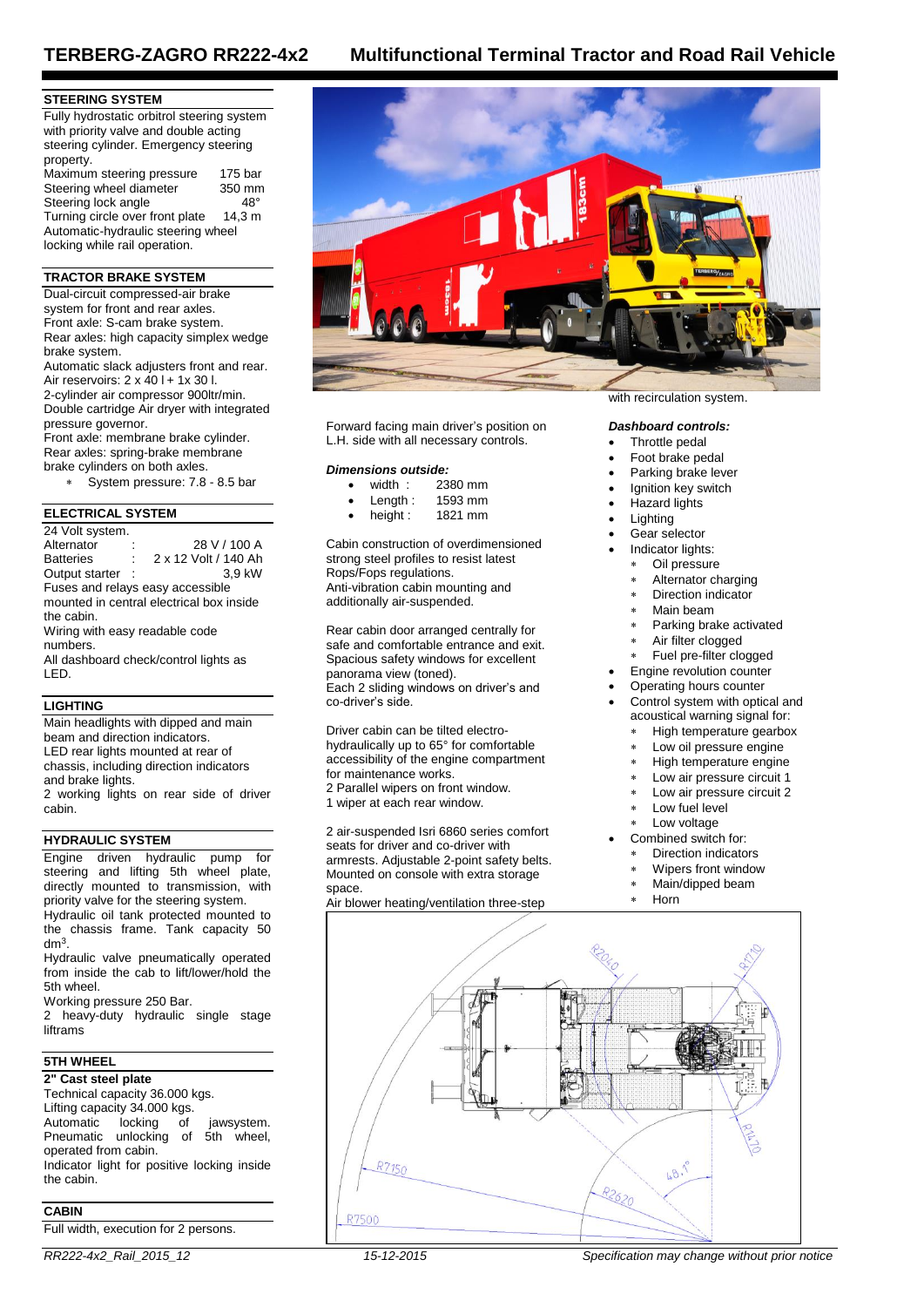#### **TRACK GUIDING SYSTEM**

- For track gauge 1435 mm
- 2 heavy rail guiding axles With each 2 guide wheels Ø 400 mm
- With profile 70° H4020
- Including track sweepers
- Colour monitor with 2 colour cameras as re-railing assistance
- Rear rail guiding axle as swing axle via central bolt
- Front rail guiding axle
- Separately controllable hydraulic control for lifting/lowering of the front and rear track guiding with pressure compensation and damping
- Combined ergonomic control unit in the driver cabin
- LCD indication in the driver cabin with optic-acoustic warning in case of hydraulic pressure loss
- Automatic pressure adjustment
- CAN-Bus control
- Automatic fixation of the hydraulic steering at the front axle while rail operation
- Automatic lifting of front axle while rail operation
- Hydraulic safety locking of the rail axles while road operation
- Open-circuit guards directly at the cylinders
- Manual hand pump for lifting of the rail axles in case of vehicle hydraulic failure
- Pneumatically operated footstep with hand grip front right (when shuntingconfiguration)

#### **RAILWAY LIGHTING**

Signalling and warning device.

#### **WAGON BRAKE SYSTEM**

- For trailing loads up to 1000 tons, max. 40 axles
- 2 electrically driven air compressors with capacity 150lpm each (@ 8 bar reservoir pressure)
- Electronic hand-brake valve for sensitive control of the wagon brake system
- Air reservoirs with Total 360 l air reserve
- Each 2 brake hoses (HL + HBL) with LH3 shut-off cock front left and right

#### **STANDARD COUPLING SYSTEM**

2 buffer as per UIC 526-1 with UIC-hook and mechanical shackle at the front.

#### **SUPPLEMENTS FOR THE STANDARD COUPLING SYSTEM**

**Automatic shunting coupling RK900** Integrated swivelling device. Pneumatic operation of the coupling head from the driver cabin. Additional manual emergency release. Elimination of mechanical shackle.

Elimination of mechanical shackle.

#### **OPTIONS BASIC VEHICLE**

- Driver cabin as right-hand drive
	- Air conditioning
- Engine pre-heating 220V
- Hot water auxiliary heating for heating of the cooling water circuit
- 2 additional working lights
- at the top-front of the driver cabin Radio with CD-Player

#### **OPTIONS FOR RAIL OPERATION**

- Co-driver's seat with rotating console (180°) makes second operator stand For rail operation with bidirectional trailing load (required control elements are arranged twice).
- Special guide wheel profile according to customer's specification
- Emergency stop switches at all four corners of the vehicle (function: engine stop, apply parking brake, ventilate wagon brake system) Illumination of guide wheels
- Camera for supervision of the front coupling system
- Signalling and warning devices in special execution
- Radio remote control for rail Operation (Loc Control 100 RS Compact, Schweizer Electronic)
- Footstep (pneumatically retractable) with hand grip front left
- Pneumatic sanding equipment
- Standard coupling system front in combination with: Each 2 brake hoses (HL + HBL) with LH3 shut-off cock front left and right
- Coupling systems other than UIC on request



**Automatically operated throw shackle** Pneumatic operation of the throw shackle.